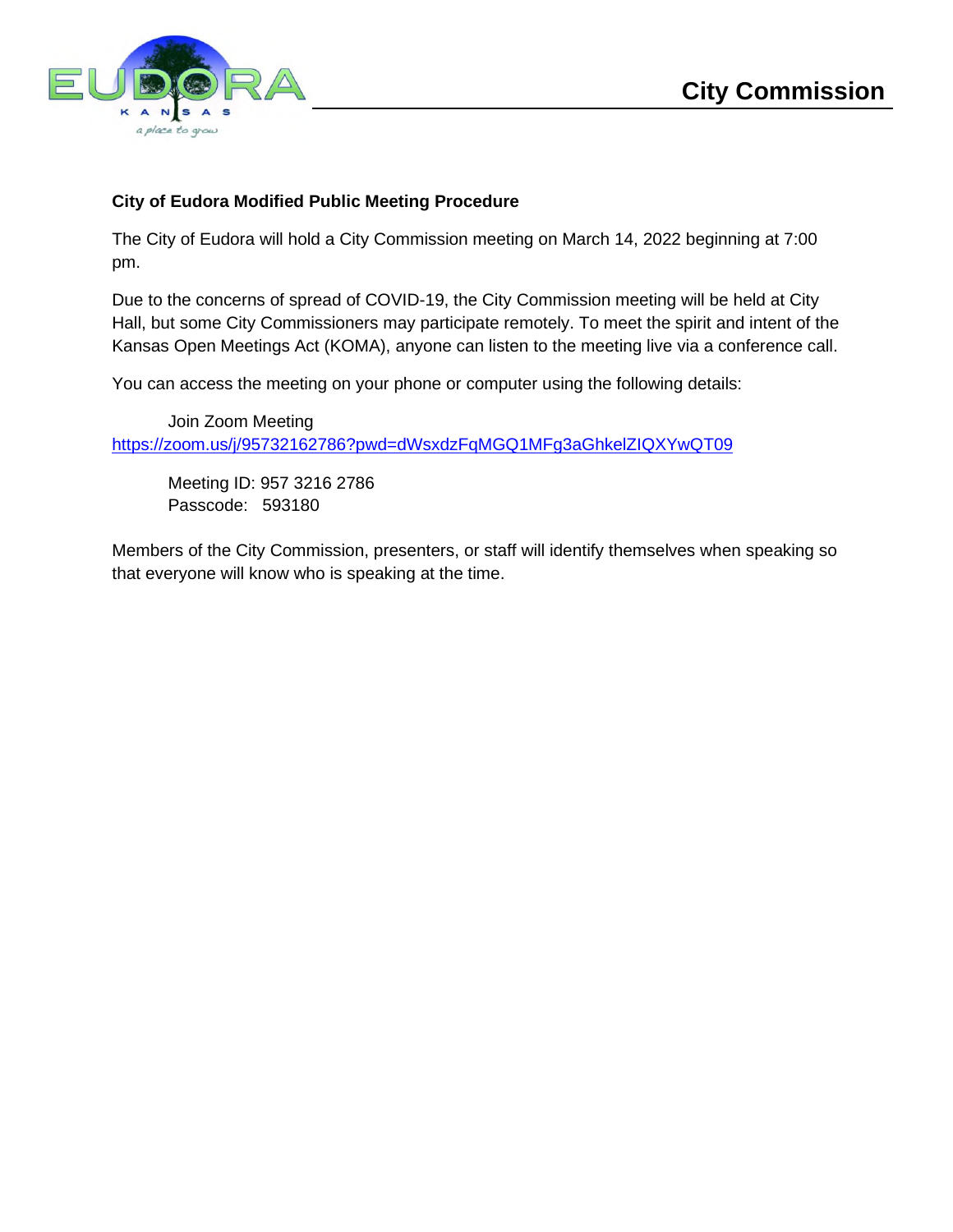

### **EUDORA CITY COMMISSION MEETING AGENDA CITY HALL – 4 E. 7TH STREET EUDORA, KANSAS MARCH 14, 2022 7:00 PM**

**Mayor: Tim Reazin Vice Mayor: Ruth Hughs City Commissioners: Jolene Cullen, Roberta Lehmann & Tim Bruce**

- **I. CALL TO ORDER Roll Call Pledge of Allegiance**
- **II. CHANGES OR ADDITIONS TO AGENDA Approve agenda**

### **III. CONSENT ITEMS**

- A. Consider minutes of February 28, 2022, Eudora City Commission Special meeting
- B. Consider minutes of February 28, 2022, Eudora City Commission meeting
- C. Consider warrants against the City of Eudora
- D. Consider February Police and Fire reports
- **IV.** PUBLIC COMMENTS: Please state name and address prior to addressing the Governing Body. Public comments are limited to three (3) minutes per speaker.

### **V. BUSINESS ITEMS**

A. Consider the Pavement Management Program Contract Award

### **VI. MAYOR & CITY COMMISSION COMMENTS**

- **VII. CITY MANAGER & STAFF COMMENTS**
- **VIII. WORK SESSION**

A. None

#### **IX. EXECUTIVE SESSION**

A. Matters of non-elected personnel

### **X. ADJOURNMENT**

*As a courtesy, please silence all cell phones while the City Commission meeting is in session.*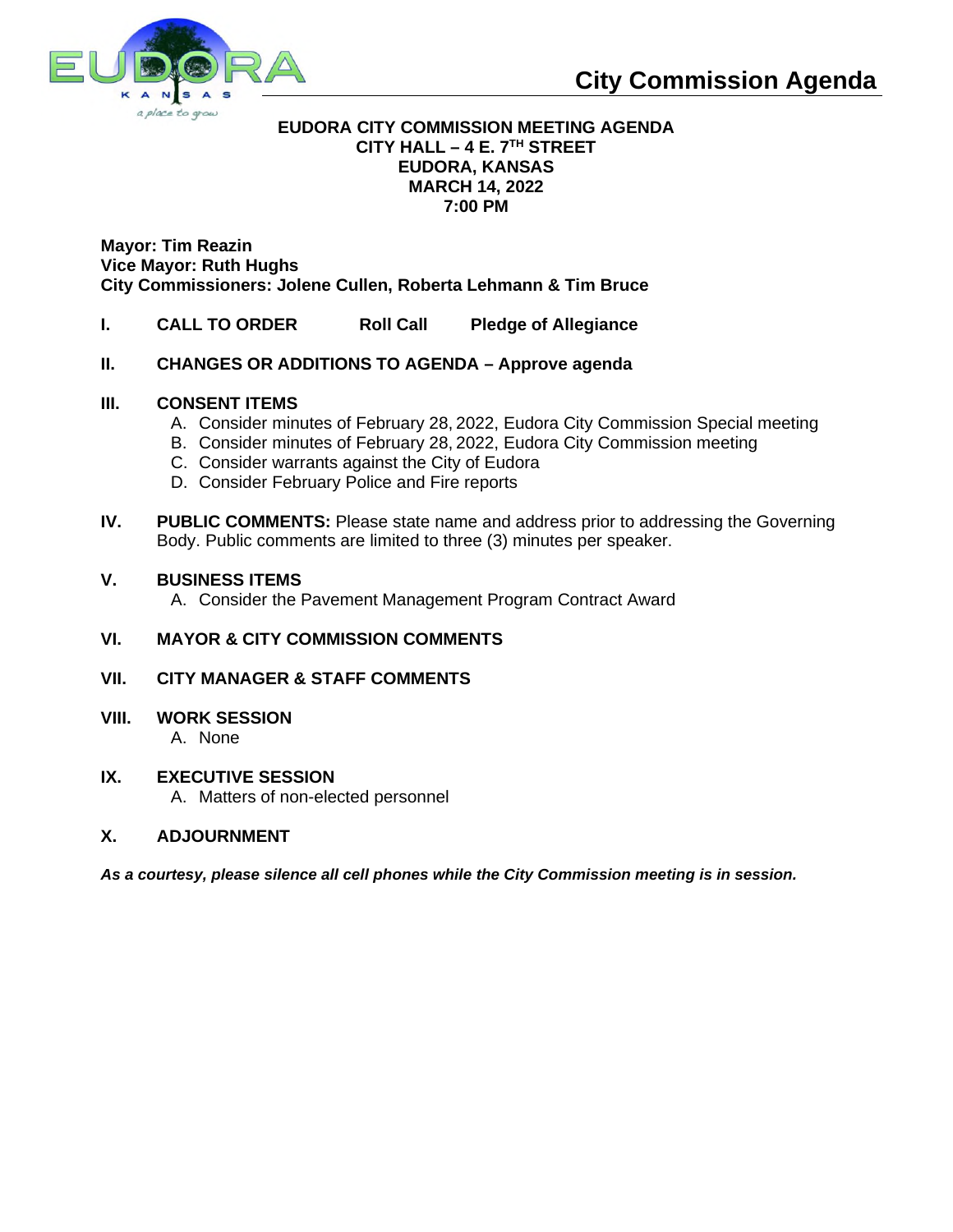

### **City Commission Special Meeting Minutes**

### **EUDORA CITY COMMISSION MEETING MINUTES CITY HALL – 4 E. 7th STREET EUDORA, KANSAS FEBRUARY 28, 2022 5:30 PM**

### **I. CALL TO ORDER**

Mayor Tim Reazin Vice Mayor Ruth Hughs Commissioner Jolene Cullen Commissioner Roberta Lehmann Commissioner Tim Bruce – arrived at 5:40pm

Quorum noted.

Pledge of Allegiance was recited.

**Mayor Reazin moved the City Commission recess to Executive Session for the matter of preliminary discussions relating to the acquisition of real property for 90 minutes and return at 7:00pm,** motion seconded by Commissioner Lehmann, all ayes, motion carried, 4-0.

#### **II. EXECUTIVE SESSION**

A. The matter of preliminary discussions relating to the acquisition of real property

Mayor Reazin called the meeting back to order at 6:56pm. No action requested nor taken.

### **III. ADJOURNMENT**

\_\_\_\_\_\_\_\_\_\_\_\_\_\_\_\_\_\_\_\_\_\_\_\_\_\_\_\_\_\_\_

\_\_\_\_\_\_\_\_\_\_\_\_\_\_\_\_\_\_\_\_\_\_\_\_\_\_\_\_\_\_\_

**Commissioner Bruce moved to adjourn,** motion seconded by Commissioner Cullen, all ayes, motion carried, 5-0.

Meeting adjourned at 6:56pm.

Tim Reazin, Mayor

Kelly Delay, City Clerk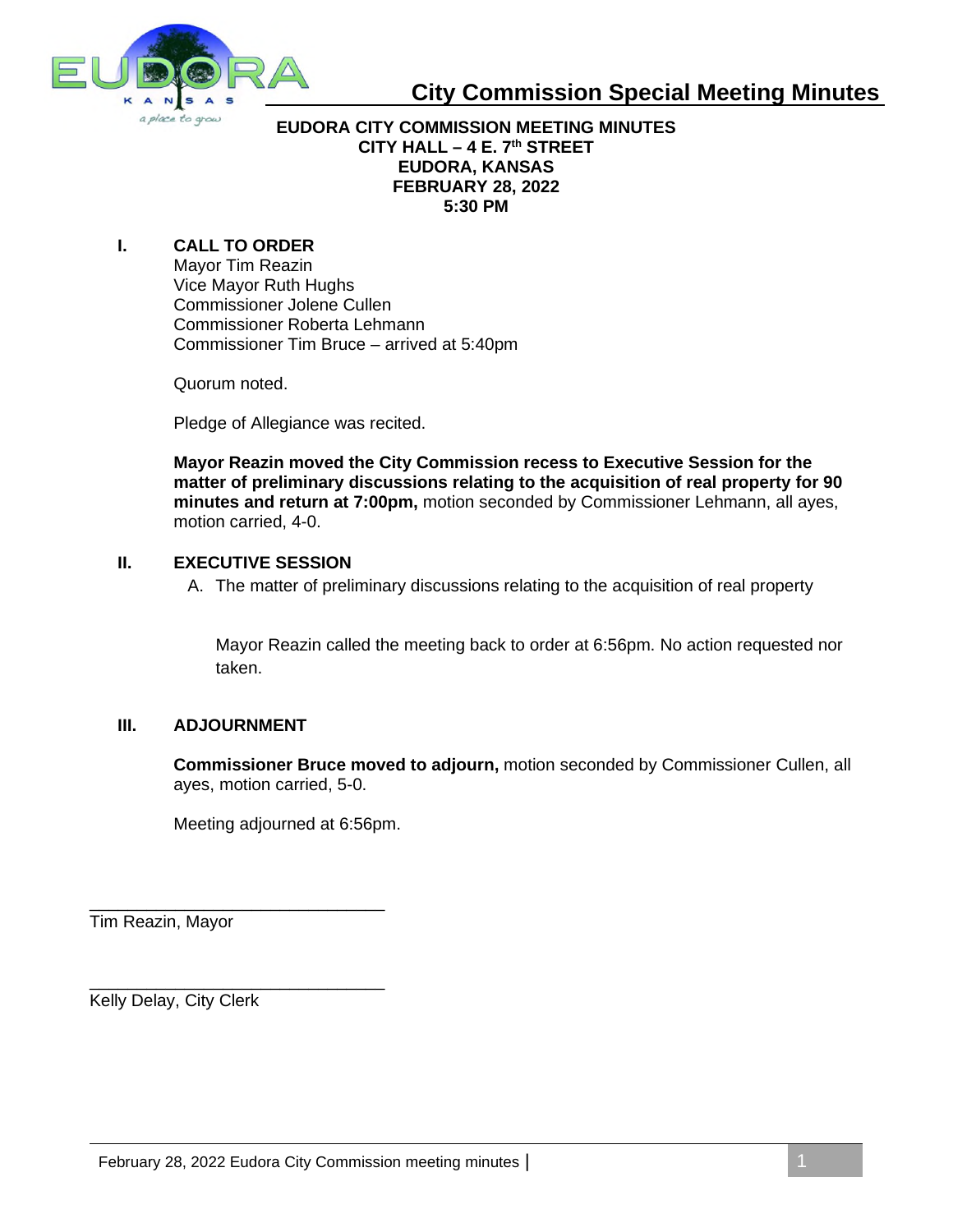

### **City Commission Minutes**

#### **EUDORA CITY COMMISSION MEETING MINUTES CITY HALL – 4 E. 7th STREET EUDORA, KANSAS FEBRUARY 28, 2022 7:00 PM**

### **I. CALL TO ORDER**

Mayor Tim Reazin Vice Mayor Ruth Hughs Commissioner Jolene Cullen Commissioner Roberta Lehmann Commissioner Tim Bruce

Quorum noted.

Pledge of Allegiance was recited.

### **II. CHANGES OR ADDITIONS TO AGENDA**

**City Manager Barack Matite requested to remove the Executive Session for matters of non-elected personnel.**

**Mayor Reazin moved the City Commission approve the agenda with the removal of the Executive Session for personnel matters of non-elected personnel,** motion seconded by Commissioner Bruce all ayes, motion carried, 5-0.

### **III. CONSENT ITEMS**

- A. Consider minutes of February 14, 2022, Eudora City Commission meeting
- B. Consider warrants against the City of Eudora
- C. Consider monthly People Services report

**Vice Mayor Hughs moved the City Commission approve the consent items,** motion seconded by Commissioner Bruce, all ayes, motion carried, 5-0.

#### **IV. PUBLIC COMMENTS**

Public comments were invited and none were submitted nor heard.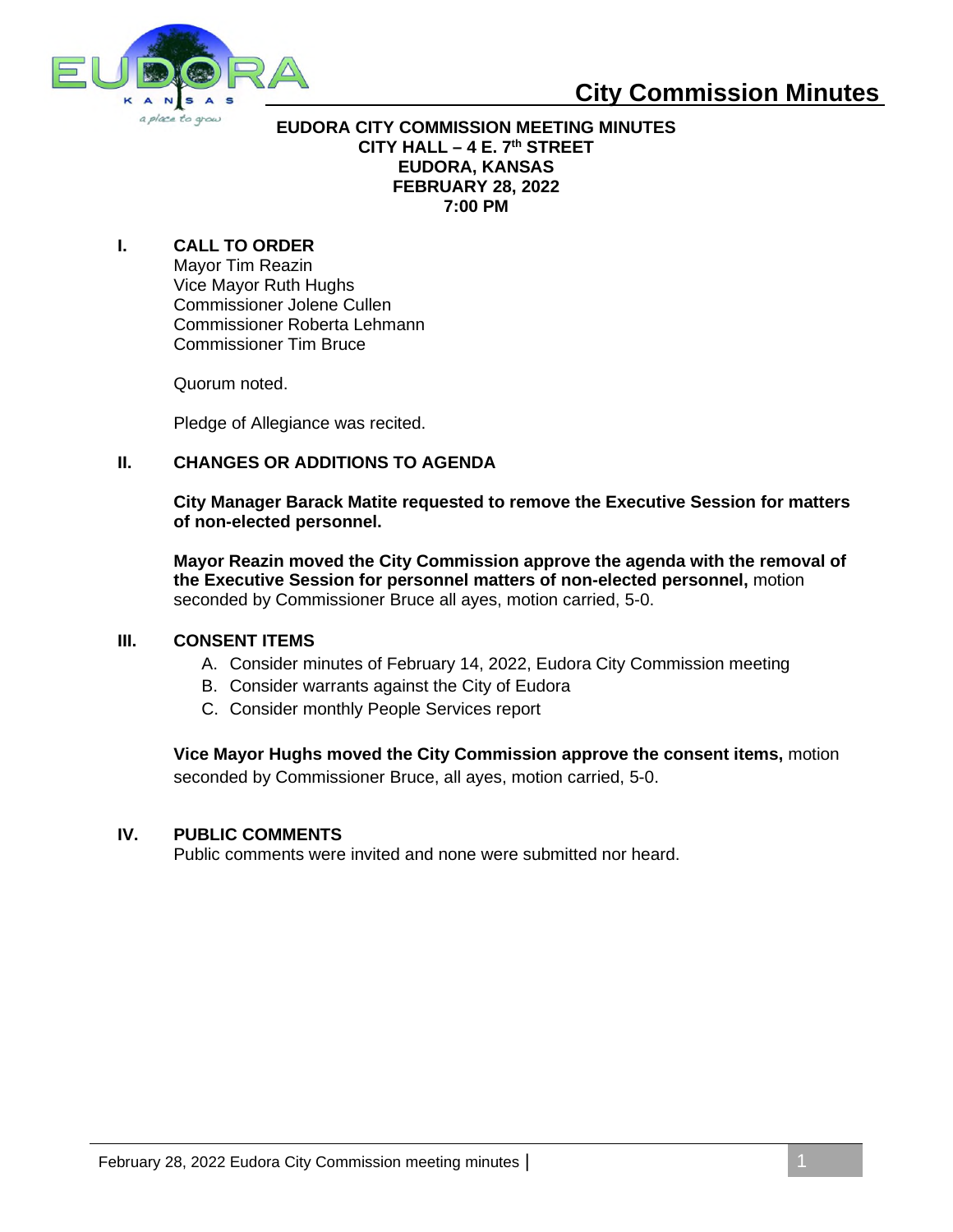### **V. BUSINESS ITEMS**

A. Consider a Grant Agreement between the State of Kansas Department of Commerce and the City of Eudora for the CDBG CR Renovation Project of 701 Main St.

City Manager Matite explained that the documents enclosed in the packet were in compliance with the next step in the Grant Award process for the 701 Main St. CDBG Renovation Project and needed to be executed in order to move forward.

**Mayor Reazin moved the City Commission approve the respective agreements for the Community Development Block Grant (CDBG) commercial renovation project for 701 Main St. building and authorize Mayor Reazin to execute the requisite documents,** motion seconded by Commissioner Cullen, all ayes, motion carried, 5-0.

B. Consider a presentation from Randy Weldon with Honey Creek Disposal Service in respects to fuel surcharge fees

Randy Weldon from Honey Creek Disposal explained that any time fuel charges go past \$3.65/gallon, a fuel surcharge of 5% will incur to the City and its residents. The surcharge is taking effect in the upcoming months, per the current fuel costs.

No action was taken nor requested.

C. Consider approving Downtown Grant Applications

Management Fellow Alleigh Weems presented on the applications that the City received regarding the 2022 Downtown Grant Applications. The funds were distributed in alignment with the 2010 Economic Development Plan, as outlined by the Downtown Grant Program.

**Mayor Reazin moved the City Commission approve the following Downtown Grant Program award amounts as evaluated by staff – \$1,500 to 101 W. 10th St, Suites B & C/ 103 W 10th St, \$4,500 to 202 E 10th St, \$7,500 to 601 E 10th St, and \$1,500 to 800/ 804 Main St to be made payable once staff has received receipts for reimbursement of eligible grant expenses,** motion seconded by Commissioner Cullen, all ayes, motion carried, 5-0.

D. Consider a biannual update from Ben Terwilliger regarding the Eudora Community Museum and Historical Society

Director of the Eudora Community Museum and Historical Society, Ben Terwilliger gave a brief update of recent events and achievements of the ECMHS. The organization has had many successes in the past six months including, but not limited to, hosting programs, new board members, informing an author who published a book, and gathering grant money.

No action was taken nor requested.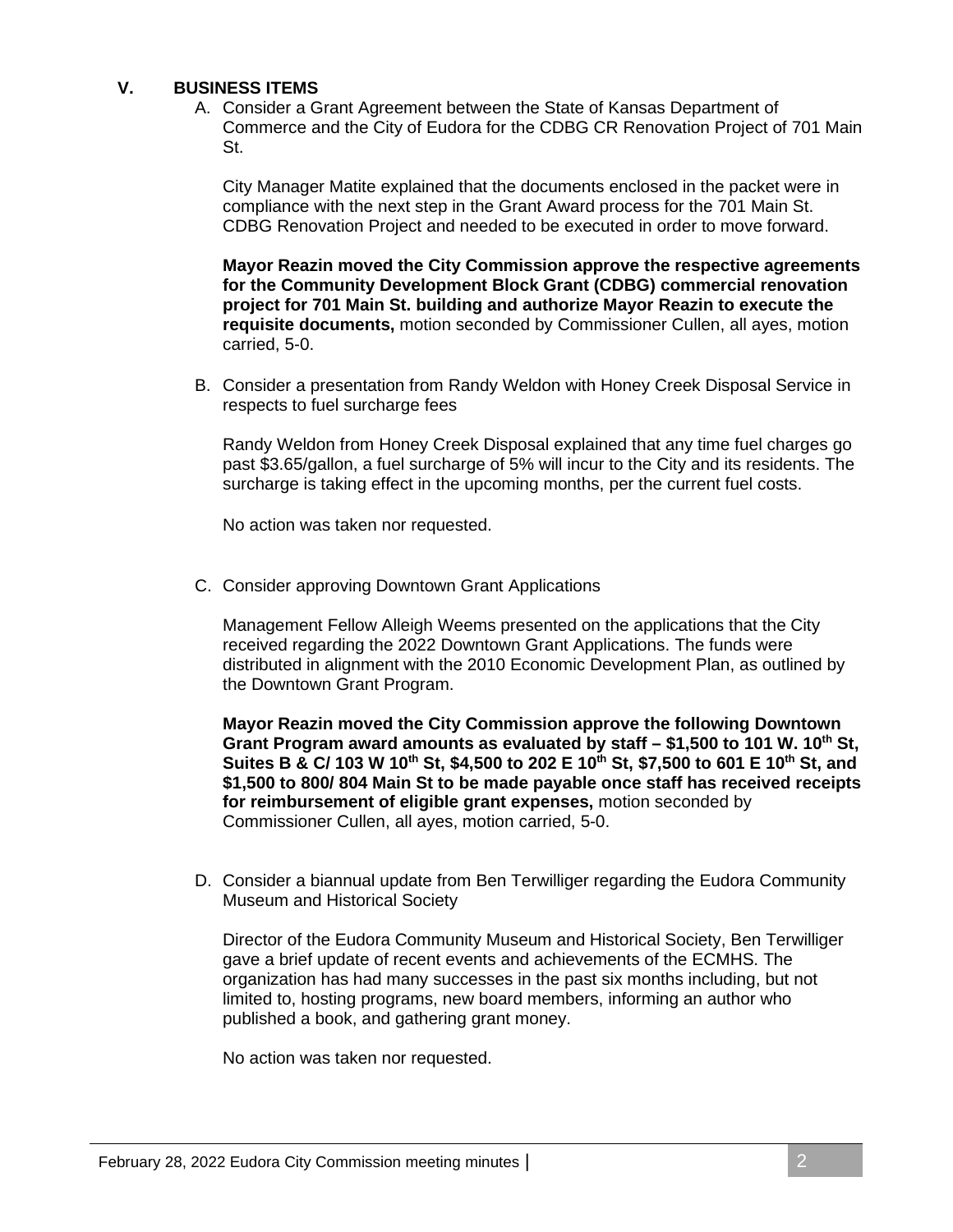E. Consider the purchase of radios for the Police Department

Police Chief Wes Lovett presented that the Police Department is requesting 12 mobile radios and 13 portable Motorola radios to replace the outdated equipment the department is currently using.

**Commissioner Cullen moved the City Commission authorize the City Manager to sign the purchase agreement with TFM for the procurement of Motorola radios at the cost of \$116,398.24,** motion seconded by Commissioner Bruce, all ayes, motion carried, 5-0.

### **VI. MAYOR AND CITY COMMISSION COMMENTS**

**Mayor Reazin requested that the City think about having someone in charge of events in Eudora, including, but not limited to the Great Kaw Adventure Race, EudoraFest, or other events.**

Vice Mayor Hughs – No comment.

Commissioner Cullen – No comment.

**Commissioner Bruce thanked Fire Chief Mindy Andrasevits for coming out to the Wilson funeral and representing the Eudora Community.**

Commissioner Lehmann – No comment.

### **VII. CITY MANAGER AND STAFF COMMENTS**

City Manager Barack Matite – No comment.

**Assistant City Manager / HR Manager Kevyn Gero commented that there will be a Chamber Dinner on Saturday, March 29. All interested in attending should RSVP to the City Clerk.**

Fire Chief Mindy Andrasevits – No comment.

Police Chief Wes Lovett – No comment.

**Director of Public Works Branden Boyd commented that his department has submitted BASE Grant requests to the Kansas State Chamber of Commerce for the ongoing Main Lift Station and Electric Extension projects.**

**Parks & Recreation Director Sally Pennington commented that basketball has ended and soccer has begun, with almost pre-pandemic numbers. New equipment for the Eudora Wellness Center will be arriving soon.**

City Clerk / Administrative Services Manager Kelly Delay – No comment.

Budget Manager / Treasurer Renee Davis – No comment.

Management Fellow Alleigh Weems - No comment.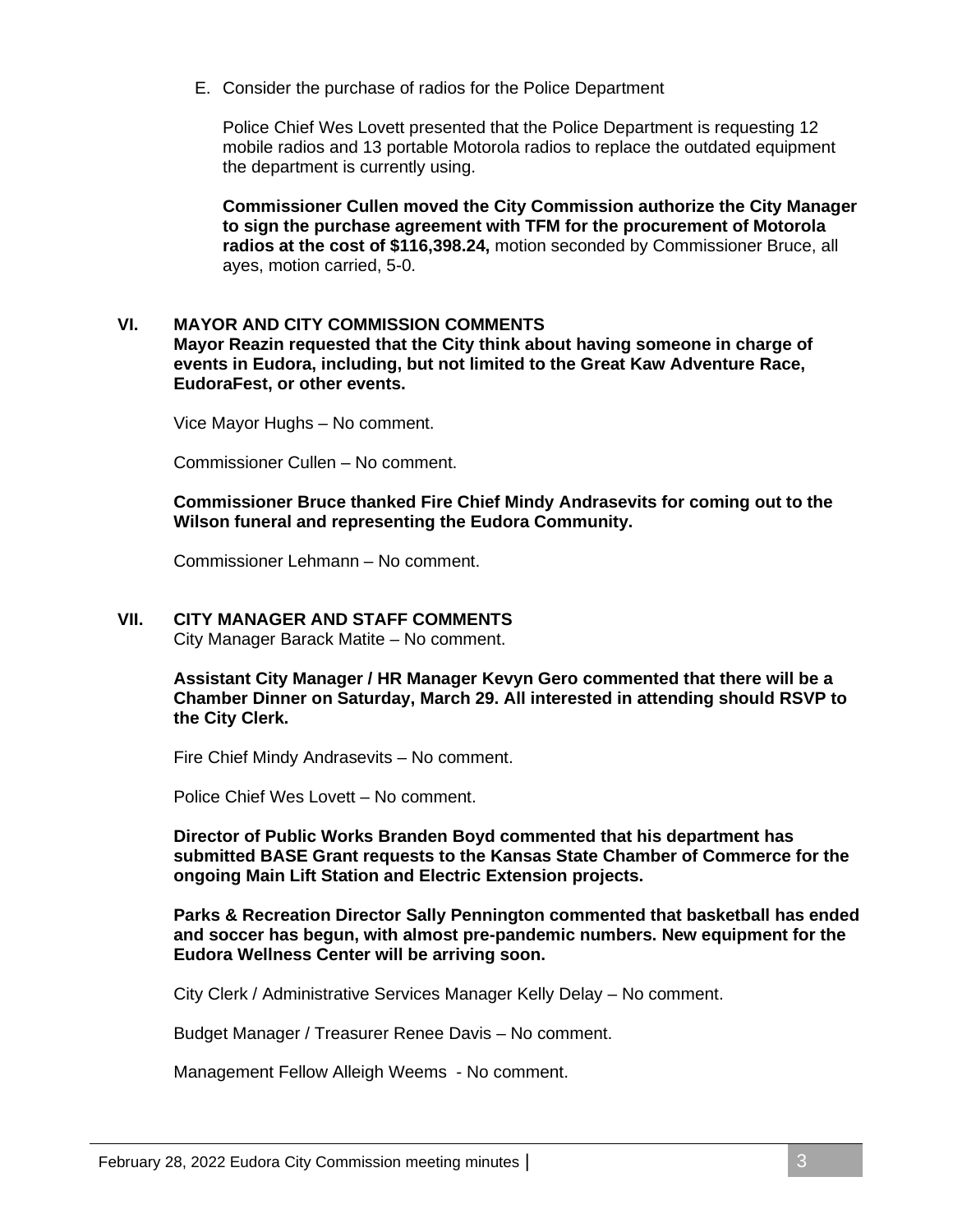#### **VIII. EXECUTIVE SESSION**

\_\_\_\_\_\_\_\_\_\_\_\_\_\_\_\_\_\_\_\_\_\_\_\_\_\_\_\_\_\_\_

\_\_\_\_\_\_\_\_\_\_\_\_\_\_\_\_\_\_\_\_\_\_\_\_\_\_\_\_\_\_\_

A. Matters of non-elected personnel Item was removed upon the approval of the agenda.

### **IX. ADJOURNMENT**

**Commissioner Bruce moved to adjourn,** motion seconded by Commissioner Cullen, all ayes, motion carried, 5-0.

Meeting adjourned at 7:46pm.

Tim Reazin, Mayor

Kelly Delay, City Clerk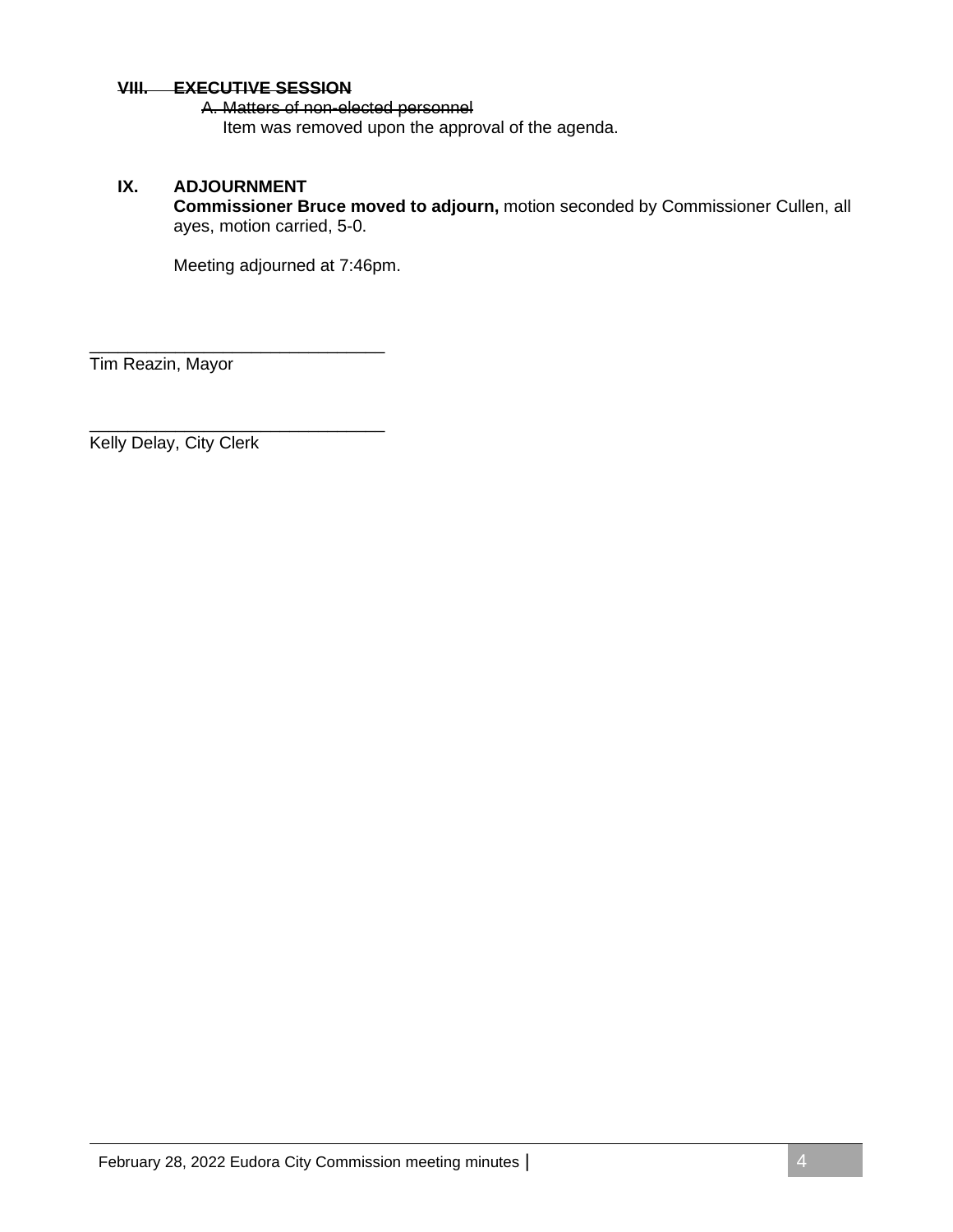

## **City of Eudora Police Department**

Report Date Range: 02/01/2022 to 02/28/2022

### Dispatched Calls- Priority Level= 106

| <b>INCIDENT TYPE</b>              | # INCIDENTS | % of TOTAL |
|-----------------------------------|-------------|------------|
| <b>Medicals</b>                   | 12          | 11.32%     |
| <b>Adult/Child Welfare Checks</b> | 12          | 11.32%     |
| <b>Alarms</b>                     | 11          | 10.38%     |
| <b>Accidents</b>                  | 9           | 8.49%      |
| <b>Drunk/Reckless Driver</b>      | 8           | 7.55%      |
| <b>Child out of Control</b>       | 6           | 5.66%      |
| Other                             | 48          | 45.28%     |
| TOTAL                             | 106         | 100.00%    |

### Dispatched Calls- Non-Priority= 134

| <b>INCIDENT TYPE</b>            | # INCIDENTS | % of TOTAL |
|---------------------------------|-------------|------------|
| <b>Motorist Assist</b>          | 31          | 23.13%     |
| <b>Animal Calls</b>             | 23          | 17.16%     |
| <b>Request Speak to Officer</b> | 20          | 14.93%     |
| <b>Investigate Vehicle</b>      | 16          | 11.94%     |
| <b>Special Assignment</b>       | 8           | 5.97%      |
| <b>Civil Standby</b>            | 8           | 5.97%      |
| Other                           | 28          | 20.90%     |
| TOTAL                           | 134         | 100.00%    |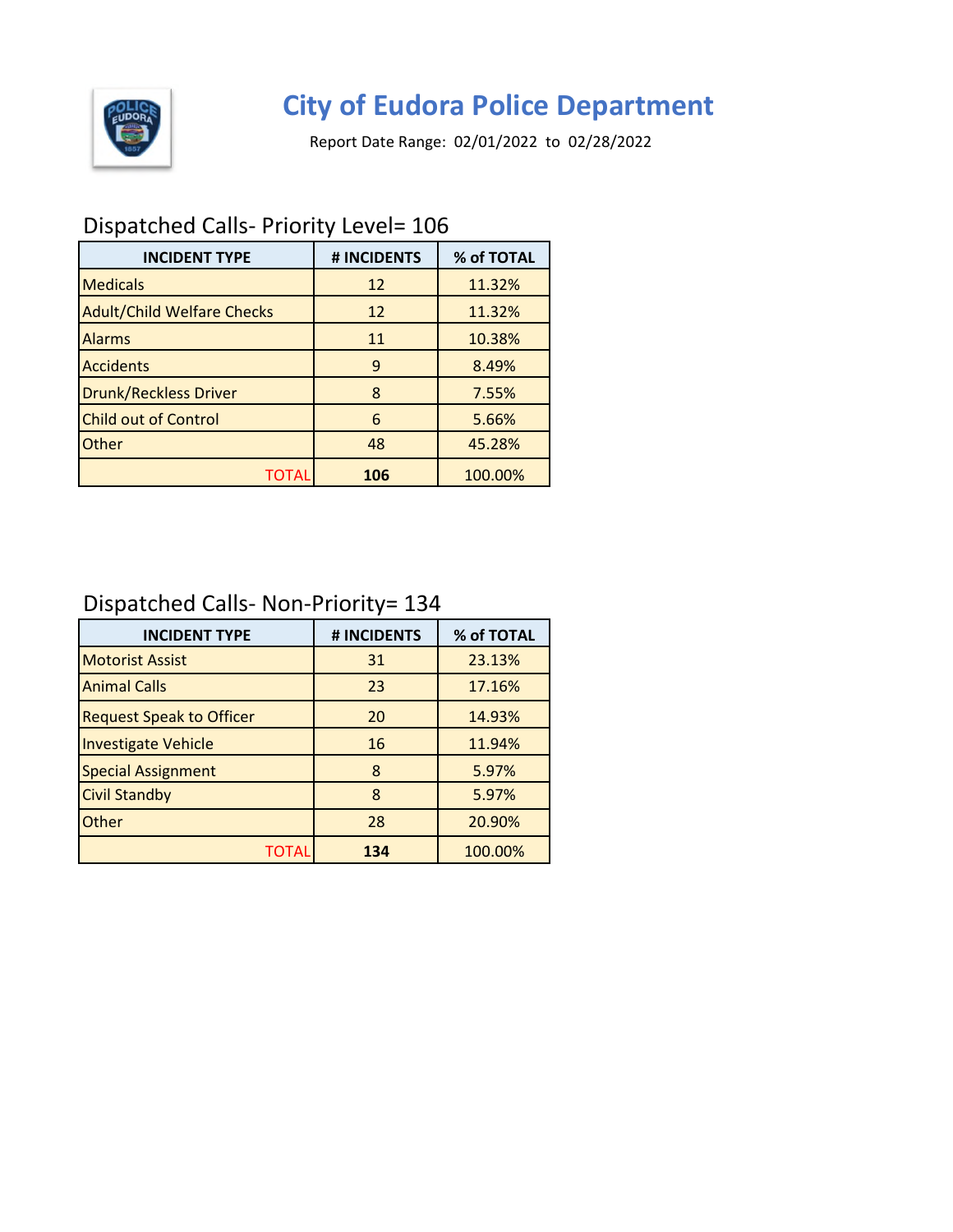### Self-Initiated Calls/Stops= 300

| <b>TYPE</b>               | #   |                                  |
|---------------------------|-----|----------------------------------|
| <b>Traffic Stops</b>      | 225 |                                  |
| <b>Traffic Citations</b>  | 30  | also counts as a traffic stop    |
| <b>Criminal Citations</b> | 33  | also counts as a traffic stop    |
| <b>Arrests</b>            | 6   | includes warrants served & DUI's |
| <b>Warrants Served</b>    | 3   |                                  |
| <b>Attempted Warrants</b> | 1   |                                  |
| DUI's                     | 2   |                                  |
|                           | 300 |                                  |

### **\*Total officer interactions for the month of February= 540**

### Investigations:

EPD has identified a supsect related to the Casey's robbery that took place on 10/17/21. Charges have been submitted to the District Attorney's office.

News & Events:

Other: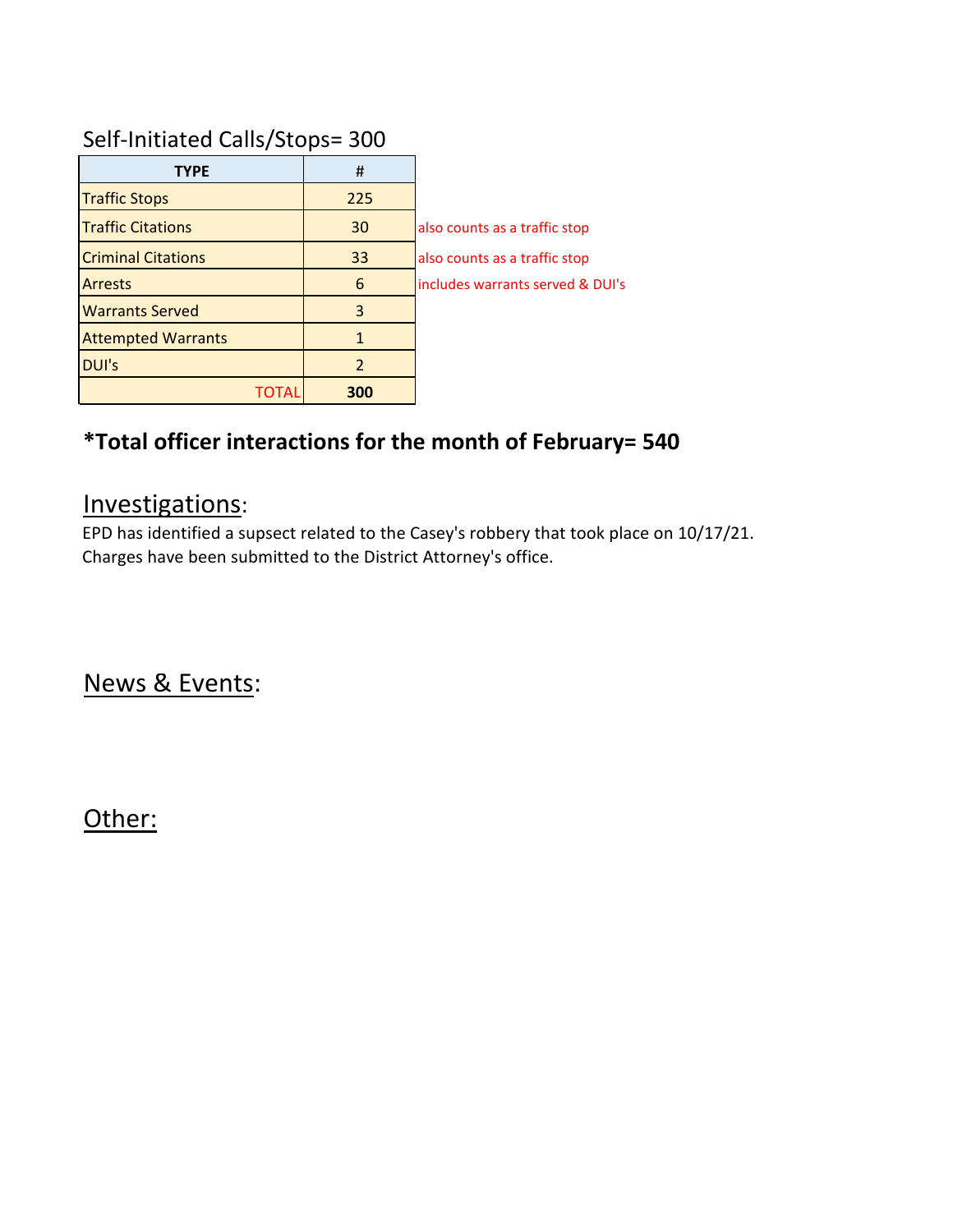### **City of Eudora Fire Department**

Eudora, KS

This report was generated on 3/8/2022 2:07:12 PM

### **Incident Statistics**

Zone(s): All Zones | Start Date: 02/01/2022 | End Date: 02/28/2022

| <b>INCIDENT COUNT</b>                                            |                                         |                                                                       |                                              |  |
|------------------------------------------------------------------|-----------------------------------------|-----------------------------------------------------------------------|----------------------------------------------|--|
|                                                                  | <b>INCIDENT TYPE</b><br># INCIDENTS     |                                                                       |                                              |  |
| <b>EMS</b>                                                       |                                         | 32                                                                    |                                              |  |
| <b>FIRE</b>                                                      |                                         | 14                                                                    |                                              |  |
| <b>TOTAL</b>                                                     |                                         | 46                                                                    |                                              |  |
|                                                                  |                                         | <b>TOTAL TRANSPORTS (N2 and N3)</b>                                   |                                              |  |
| <b>APPARATUS</b>                                                 | # of APPARATUS<br><b>TRANSPORTS</b>     | # of PATIENT TRANSPORTS                                               | <b>TOTAL # of PATIENT</b><br><b>CONTACTS</b> |  |
| B1271                                                            | $\mathbf 0$                             | 0                                                                     | 6                                            |  |
| C1200                                                            | 0                                       | $\mathbf{0}$                                                          | $\mathbf{1}$                                 |  |
| E1232                                                            | $\mathsf 0$                             | $\pmb{0}$                                                             | $\mathbf{1}$                                 |  |
| <b>TOTAL</b>                                                     | $\mathbf 0$                             | $\overline{\mathbf{0}}$                                               | 8                                            |  |
|                                                                  | <b>PRE-INCIDENT VALUE</b>               |                                                                       | <b>LOSSES</b>                                |  |
| \$0.00                                                           |                                         | \$0.00                                                                |                                              |  |
|                                                                  | <b>CO CHECKS</b>                        |                                                                       |                                              |  |
| 746 - Carbon monoxide detector activation, no CO<br>$\mathbf{1}$ |                                         |                                                                       |                                              |  |
| <b>TOTAL</b>                                                     |                                         |                                                                       | $\overline{\mathbf{1}}$                      |  |
|                                                                  | <b>MUTUAL AID</b>                       |                                                                       |                                              |  |
|                                                                  | <b>Total</b><br><b>Aid Type</b>         |                                                                       |                                              |  |
| <b>Aid Given</b>                                                 |                                         | $\overline{2}$                                                        |                                              |  |
|                                                                  |                                         | <b>OVERLAPPING CALLS</b>                                              |                                              |  |
|                                                                  | # OVERLAPPING<br>% OVERLAPPING          |                                                                       |                                              |  |
| 11                                                               |                                         | 23.91                                                                 |                                              |  |
|                                                                  |                                         | <b>LIGHTS AND SIREN - AVERAGE RESPONSE TIME (Dispatch to Arrival)</b> |                                              |  |
| <b>Station</b>                                                   |                                         | <b>EMS</b>                                                            | <b>FIRE</b>                                  |  |
| <b>City of Eudora Fire Department</b>                            |                                         | 0:04:09                                                               | 0:11:16                                      |  |
|                                                                  | <b>AVERAGE FOR ALL CALLS</b><br>0:07:56 |                                                                       |                                              |  |
| LIGHTS AND SIREN - AVERAGE TURNOUT TIME (Dispatch to Enroute)    |                                         |                                                                       |                                              |  |
| <b>Station</b>                                                   |                                         | <b>EMS</b>                                                            | <b>FIRE</b>                                  |  |
| <b>City of Eudora Fire Department</b>                            |                                         | 0:01:31                                                               | 0:04:38                                      |  |
|                                                                  |                                         | <b>AVERAGE FOR ALL CALLS</b>                                          | 0:03:00                                      |  |
| <b>AGENCY</b>                                                    |                                         | <b>AVERAGE TIME ON SCENE (MM:SS)</b>                                  |                                              |  |
| <b>City of Eudora Fire Department</b>                            |                                         | 31:52                                                                 |                                              |  |

Only Reviewed Incidents included. EMS for Incident counts includes only 300 to 399 Incident Types. All other incident types are counted as FIRE. CO Checks only includes Incident Types: 424, 736 and 734. # Apparatus Transports = # of incidents where apparatus transported. # Patient Transports = All patients transported by EMS. # Patient Contacts = # of PCR contacted by apparatus. This report now returns both NEMSIS 2 & 3 data as appropriate. For overlapping calls that span over multiple days, total per month will not equal Total count for year.





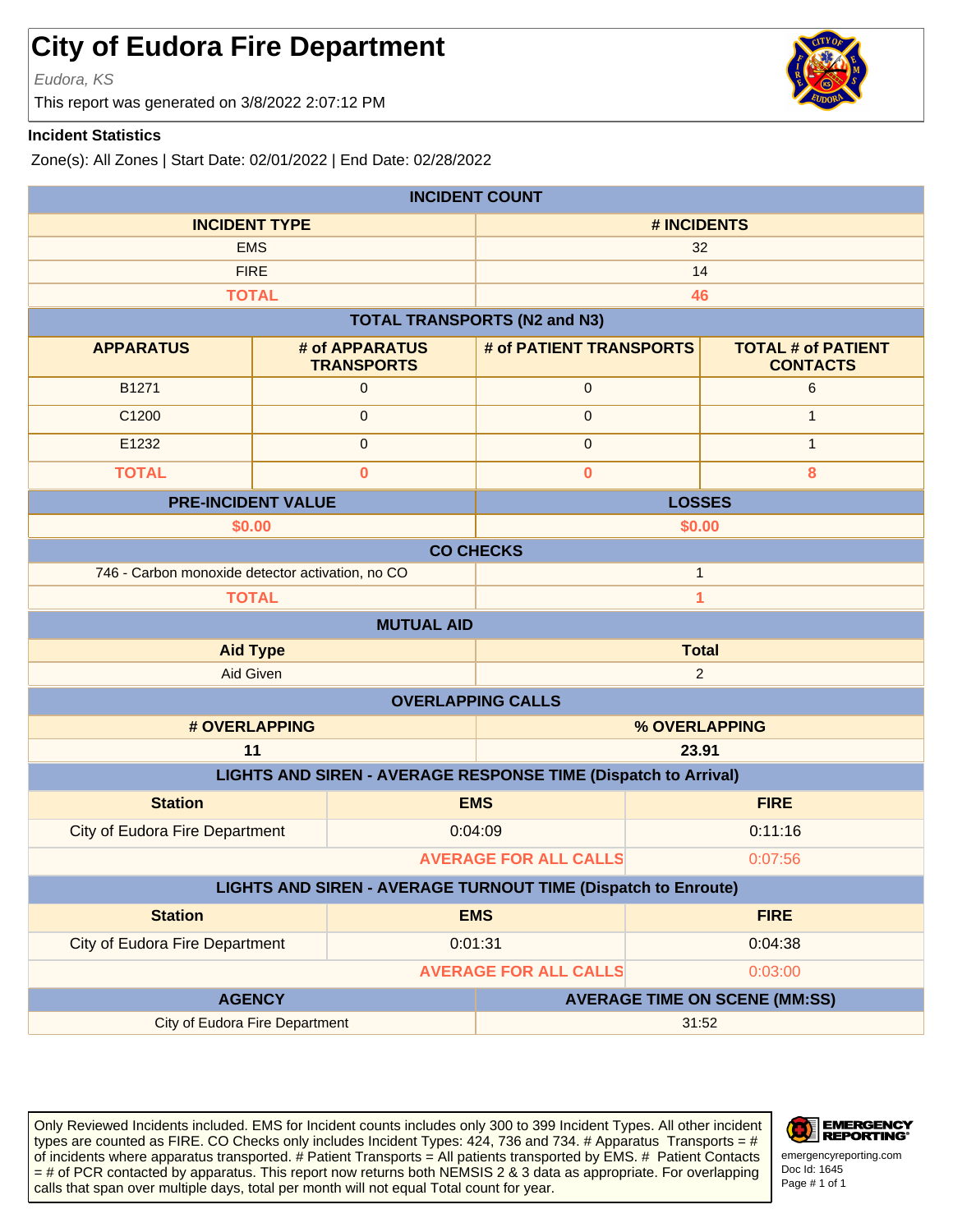

# Customer Satisfaction Survey

# Yearly Report

January 1 – December 31, 2021

### **Responders were concerned for your privacy and dignity.**



### **Responders treated your emergency with an appropriate amount of urgency.**



These statistics reflect information provided by individuals or families that the City of Eudora Fire Department served during this quarter. 231 surveys were mailed with a 36% return rate.

### **Responders kept you informed about their actions and involved you in decision making.**



### **Responders were calm, courteous, and professional.**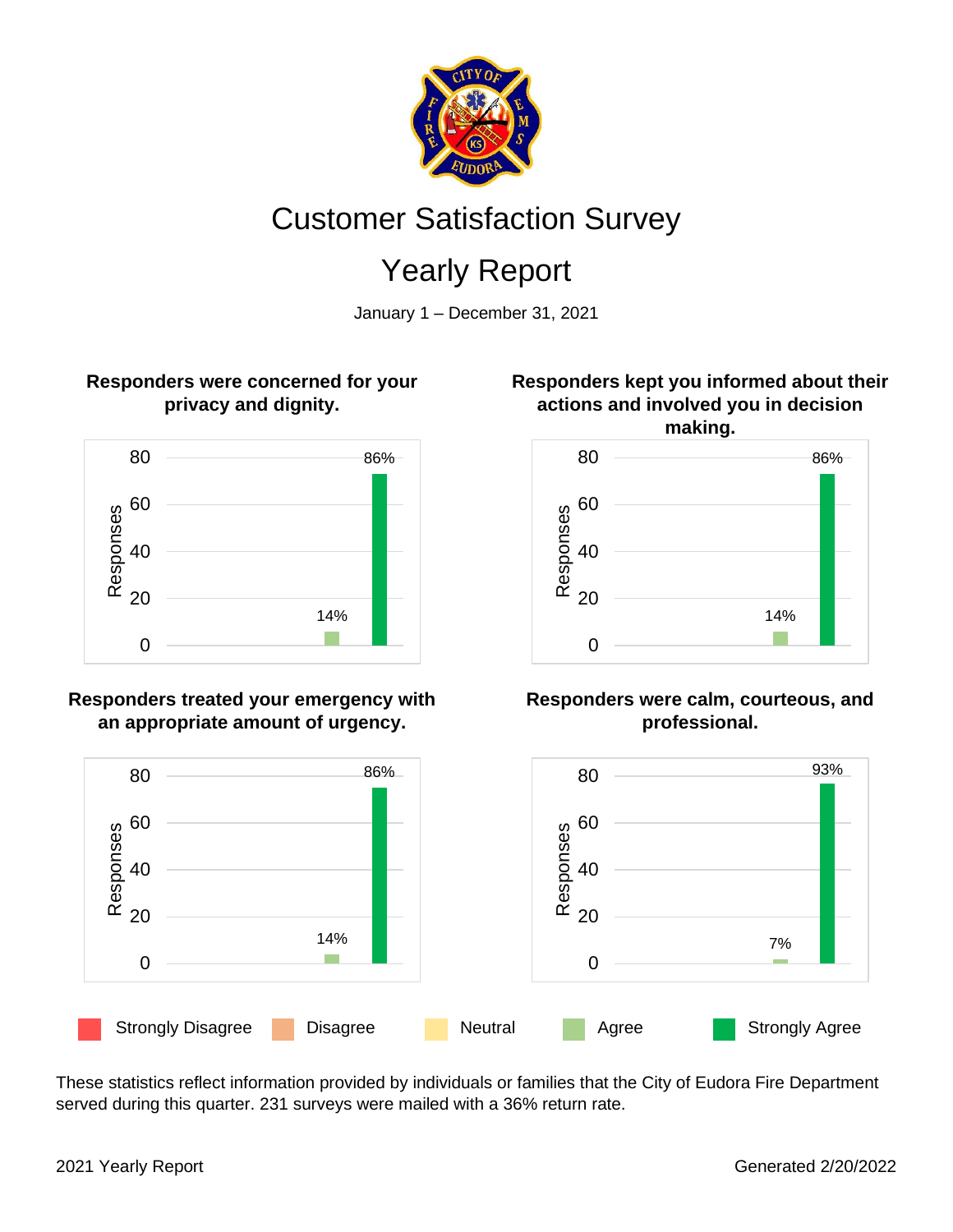

### **Agenda Statement**

**Date:** March 14th, 2022

**To:** Mayor and City Commission

**From:** Branden Boyd, Public Works Director

**Re:** 2022 Pavement Management Program

### **Background:**

In the February  $14<sup>th</sup>$ , 2022, Commission meeting, staff presented the proposed 2022 Pavement Management Program, including the potential funding sources. The proposed projects included in the program were as follows:

- 1. Section G Mill & Overlay (Base Bid)
- 2. Section 1 Curb & Gutter Replacement (Proposed Alt. 1)

Although funding feasibility for the 2022 program was in question, it was staff's recommendation to bid the above-mentioned projects to make a final determination as to which projects could be funded in 2022.

#### **Staff Comments:**

On February 15<sup>th</sup>, 2022, staff advertised the 2022 Pavement Management bid documents for the above-mentioned projects.

On March 1st, 2022 the City received seven bids as follows:

Company Total Bid Amount

| (including Alternates)        |                                             |  |  |
|-------------------------------|---------------------------------------------|--|--|
| <b>Barkley Asphalt Co.</b>    | \$435,275.50 (Red indicates incomplete Bid) |  |  |
| <b>Sands Construction Co.</b> | \$449,172.98                                |  |  |
| Superior Bowen Asph.          | \$496,617.00                                |  |  |
| Sunflower Paving              | \$509,138.50                                |  |  |
| McConnell & Assoc.            | \$547,334.00                                |  |  |
| McAnany                       | \$575,190.00                                |  |  |
| <b>Bettis Asphalt</b>         | \$577,084.64                                |  |  |
|                               |                                             |  |  |

Above bids include Altternate No. 1 in the totals. The red lettering above indicates the apparent low bidder submitted an incomplete bid and was therefore not considered in the final award determination.

Section 1 Curb & Gutter replacement includes removing the old stand-up curb along Church Street from 9<sup>th</sup> Street to 8<sup>th</sup> Street and a 2" mill and overlay.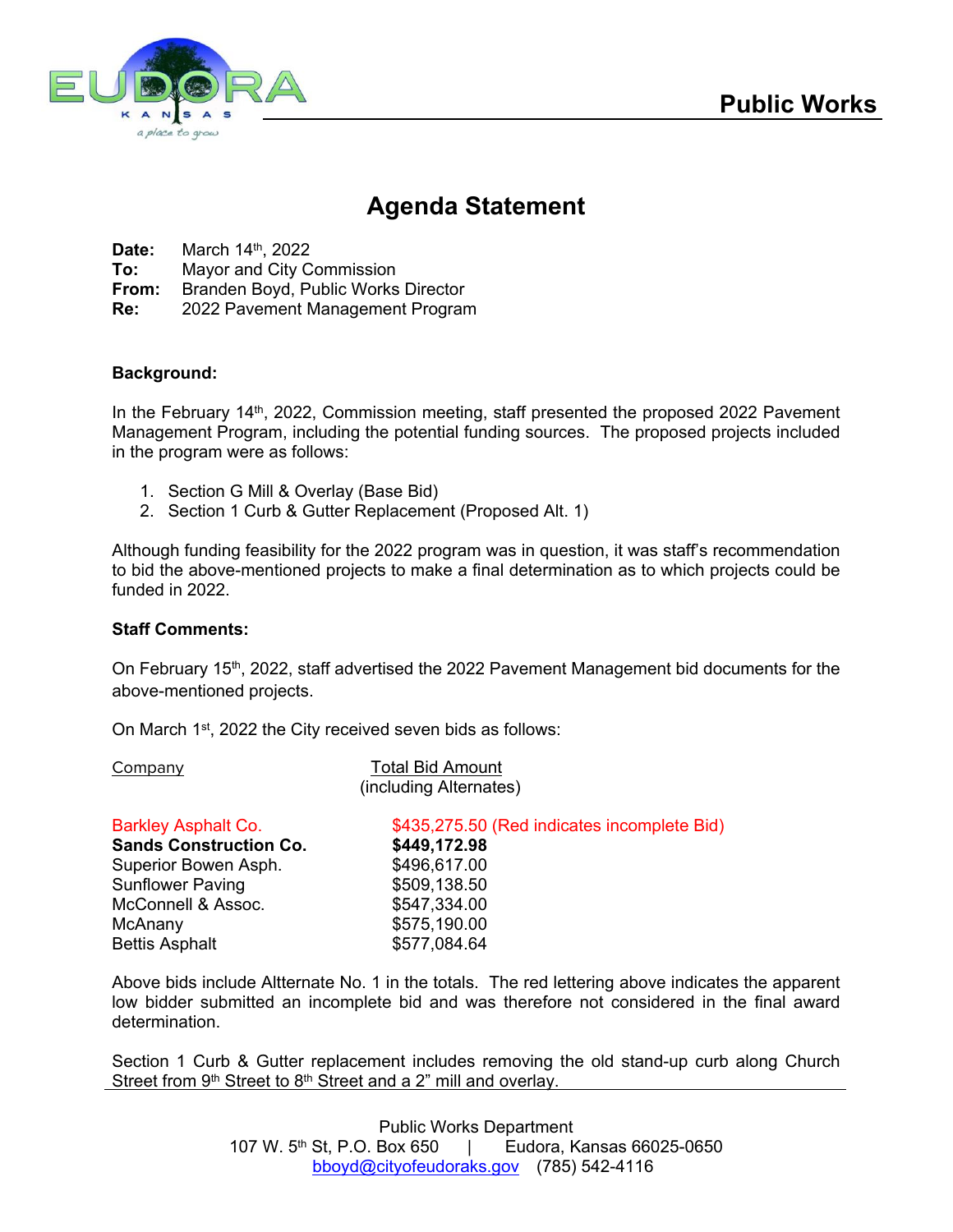### **Budget Impact:**

All project funding is proposed as shown on the attached spreadsheet.

### **City Manager Approval:** N/A

#### **Recommended Commission Action:**

*Suggested motions:* 

1. I move the City Commission award Sands Construction LLC the 2022 Pavement Management Program, which includes Section G Mill & Overlay and Alternate No. 1 -Section 1 Curb Replacement, in an amount not to exceed \$449,172.98.